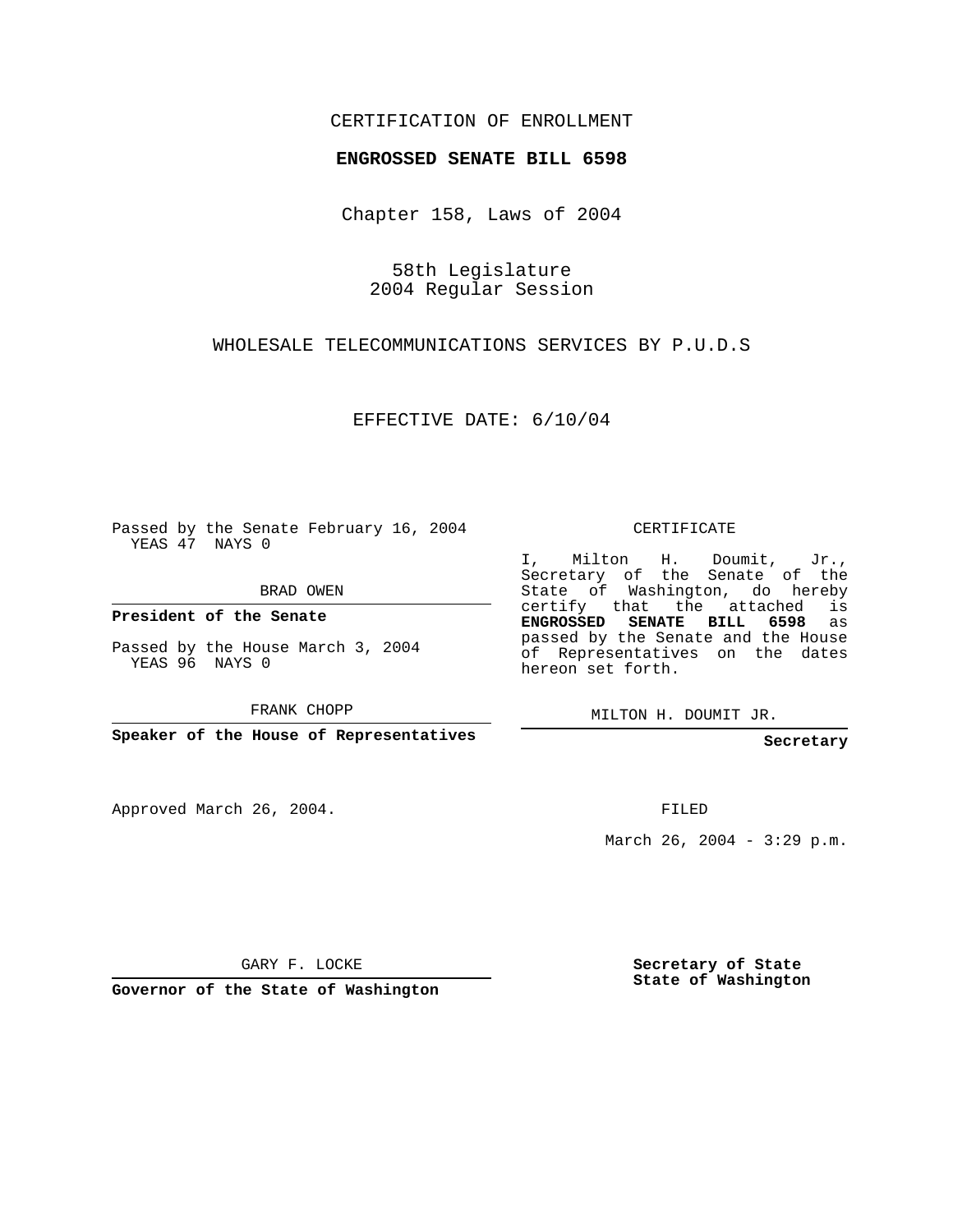## **ENGROSSED SENATE BILL 6598** \_\_\_\_\_\_\_\_\_\_\_\_\_\_\_\_\_\_\_\_\_\_\_\_\_\_\_\_\_\_\_\_\_\_\_\_\_\_\_\_\_\_\_\_\_

\_\_\_\_\_\_\_\_\_\_\_\_\_\_\_\_\_\_\_\_\_\_\_\_\_\_\_\_\_\_\_\_\_\_\_\_\_\_\_\_\_\_\_\_\_

Passed Legislature - 2004 Regular Session

**State of Washington 58th Legislature 2004 Regular Session By** Senators Esser, Schmidt, Mulliken, Rasmussen, Parlette and Stevens Read first time 01/26/2004. Referred to Committee on Technology & Communications.

 AN ACT Relating to accounting for the provision of wholesale telecommunications services by public utility districts; and amending RCW 54.16.330.

BE IT ENACTED BY THE LEGISLATURE OF THE STATE OF WASHINGTON:

 **Sec. 1.** RCW 54.16.330 and 2000 c 81 s 3 are each amended to read as follows:

 (1) A public utility district in existence on June 8, 2000, may construct, purchase, acquire, develop, finance, lease, license, handle, provide, add to, contract for, interconnect, alter, improve, repair, operate, and maintain any telecommunications facilities within or without the district's limits for the following purposes:

(a) For the district's internal telecommunications needs; and

 (b) For the provision of wholesale telecommunications services within the district and by contract with another public utility district.

 Nothing in this subsection shall be construed to authorize public utility districts to provide telecommunications services to end users. (2) A public utility district providing wholesale telecommunications services shall ensure that rates, terms, and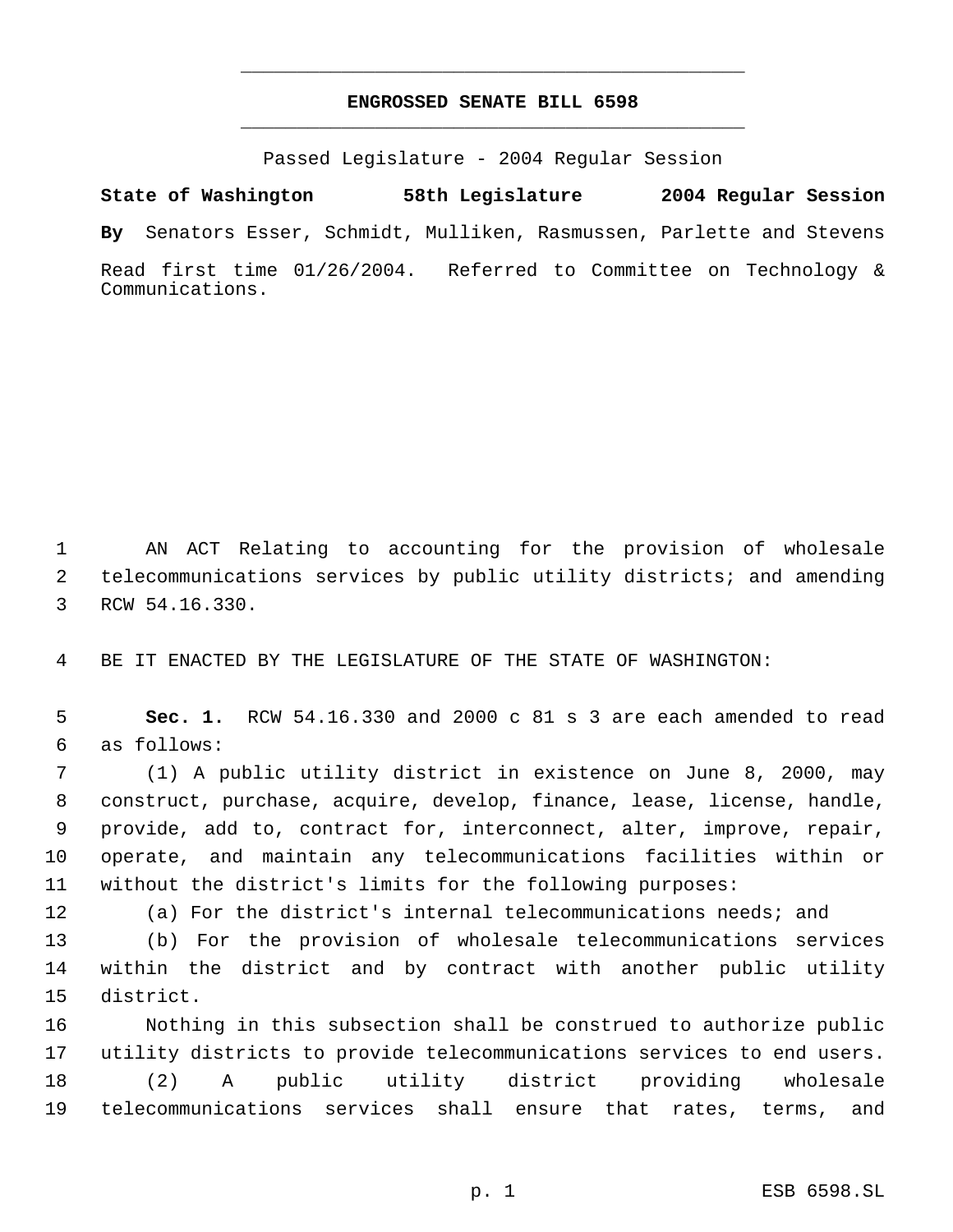conditions for such services are not unduly or unreasonably discriminatory or preferential. Rates, terms, and conditions are discriminatory or preferential when a public utility district offering rates, terms, and conditions to an entity for wholesale telecommunications services does not offer substantially similar rates, terms, and conditions to all other entities seeking substantially similar services.

8 (3) ((When)) A public utility district ((establishes a separate 9 utility function for the provision of wholesale telecommunications 10 services, it shall account for any and all revenues and expenditures 11 related to its wholesale telecommunications facilities and services 12 separately from revenues and expenditures related to its internal 13 telecommunications operations)) providing wholesale telecommunications 14 services shall not be required to but may establish a separate utility 15 system or function for such purpose. In either case, a public utility 16 district providing wholesale telecommunications services shall 17 separately account for any revenues and expenditures for those services 18 according to standards established by the state auditor pursuant to its 19 authority in chapter 43.09 RCW and consistent with the provisions of 20 this title. Any revenues received from the provision of wholesale 21 telecommunications services must be dedicated to ((the utility function 22 that includes the provision of wholesale telecommunications services 23  $f$ or)) costs incurred to build and maintain (( $f$ he)) any 24 telecommunications facilities constructed, installed, or acquired to 25 provide such services, including payments on debt issued to finance 26 such services, until such time as any bonds or other financing 27 instruments executed after June 8, 2000, and used to finance  $((the)<sub>h</sub>)$ 28 such telecommunications facilities are discharged or retired.

29 (4) When a public utility district ((establishes a separate utility 30 function for the provision of)) provides wholesale telecommunications 31 services, all telecommunications services rendered ((by the separate 32 function)) to the district for the district's internal 33 telecommunications needs shall be allocated or charged at its true and 34 full value. A public utility district may not charge its 35 nontelecommunications operations rates that are preferential or 36 discriminatory compared to those it charges entities purchasing 37 wholesale telecommunications services.